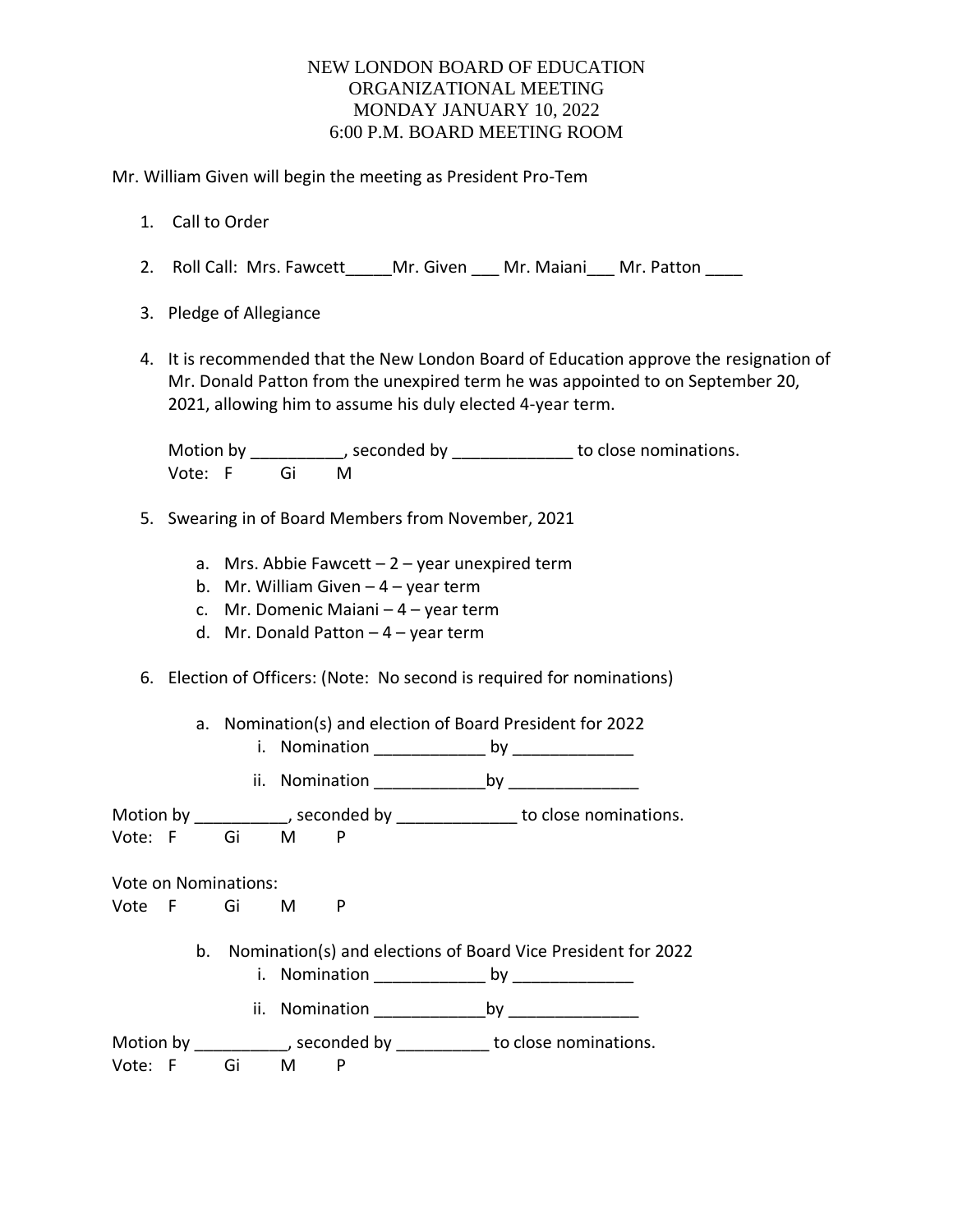Vote on Nominations:

Vote F Gi M P

#### THE PRESIDENT ASSUMES DUTIES AT THIS TIME

- 7. The President appoints the following committees/representatives for 2021:
	- a. Finance
	- b. Facilities & Services \_\_\_\_\_\_\_\_\_\_\_\_\_\_ \_\_\_\_\_\_\_\_\_\_\_\_
	- c. Personnel (Negotiations) \_\_\_\_\_\_\_\_\_\_\_\_ \_\_\_\_\_\_\_\_\_\_\_
	- d. Academics and Activities \_\_\_\_\_\_\_\_\_\_\_\_ \_\_\_\_\_\_\_\_
	- e. OSBA Legislation Liaison \_\_\_\_\_\_\_\_\_\_\_\_ \_\_\_\_\_\_\_
	- f. OSBA Student Achievement \_\_\_\_\_\_\_\_\_\_\_\_\_
- 8. Moved by \_\_\_\_\_\_\_\_\_, seconded by \_\_\_\_\_\_\_\_\_\_ that the New London Board of Education hold its regular meetings on the each month beginning at \_\_\_\_\_\_\_\_\_\_ (unless announced otherwise)

Vote: F Gi M P

- 9. Moved by \_\_\_\_\_\_\_\_\_, seconded by \_\_\_\_\_\_\_\_\_\_ that the following yearly procedures be approved as presented:
	- a. That the Treasurer be authorized to pay all bills as presented provided there are sufficient funds and purchase orders have been properly issued. A monthly report shall be presented to the Board of Education.
	- b. That the Superintendent be named purchasing agent and authorized to approve open purchase orders as needed.
	- c. That the Superintendent is authorized to approve "Super Blanket" Purchase Orders for the purpose allowable under O.R.C. 5705.41.
	- d. That the administration be authorized to apply for Federal and State programs as deemed necessary.
	- e. That the Treasurer be authorized to request advance taxes collected from the County Auditor, as funds are available and payable to the school district, from Huron, Ashland, and Lorain Counties.
	- f. That the Treasurer be authorized to invest inactive funds when practical in certification of deposit and/or repurchasing agreements.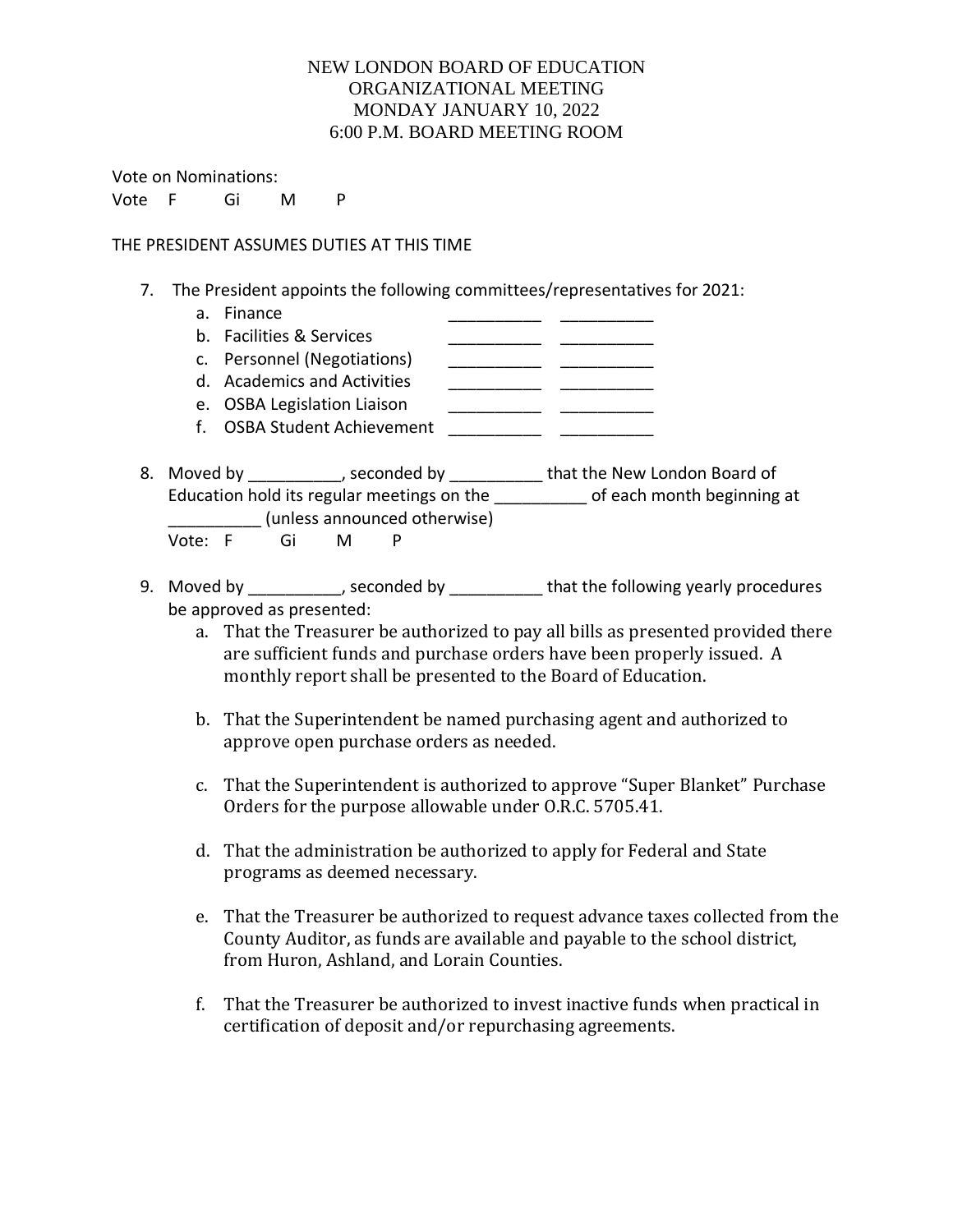- g. That the Board President and Superintendent be bonded in the amount of \$20,000 and the Treasurer in the amount of \$100,000 (faithful performance bond -----reference: ORC 5755.412)
- h. That the Superintendent, Treasurer, and Board President be named as the district's record commission.
- i. That the Superintendent be authorized to approve professional meeting attendance and expenses as deemed appropriate during 2022 in accordance with the negotiated agreements. Meeting summary reports to be given to the Board.
- j. That the Board authorizes the Treasurer to establish the Board Service Fund in the general fund in the amount of \$ 2,500.00. (ORC states not to exceed \$2.00 per student or \$ 20,000 whichever is greater.) This is for the purpose of paying expenses of the Board of Education for calendar year 2022.
- k. That the Board approve the firms of Pepple and Waggoner, Squires Sanders and Dempsey, Lindsay Gingo Law, LLC, and Squire, Patton and Boggs for legal services on an as needed basis for 2022.
- l. That the Board President and Treasurer be authorized to borrow funds if needed.
- m. That the Board continues its membership in the New London Community Improvement Corporation.
- n. That the administration be authorized to employ substitute and temporary personnel (including tutors) on an as needed basis in accordance with negotiated agreements.
- o. That the superintendent is authorized to accept resignations which have been submitted by employees during times when the Board is not in session, subject to ratification by the Board, provided however, that upon ratification by this Board, such resignation shall be deemed effective as of the date and time of the superintendent's acceptance.
- p. That the Board approve the Treasurer as designee or other designees as appointed by the Treasurer to attend Public Records Training on behalf of the Board of Education Members as required by ORC 109.43.
- q. That the Board authorizes the Superintendent to enter into shared services agreements with other school districts.